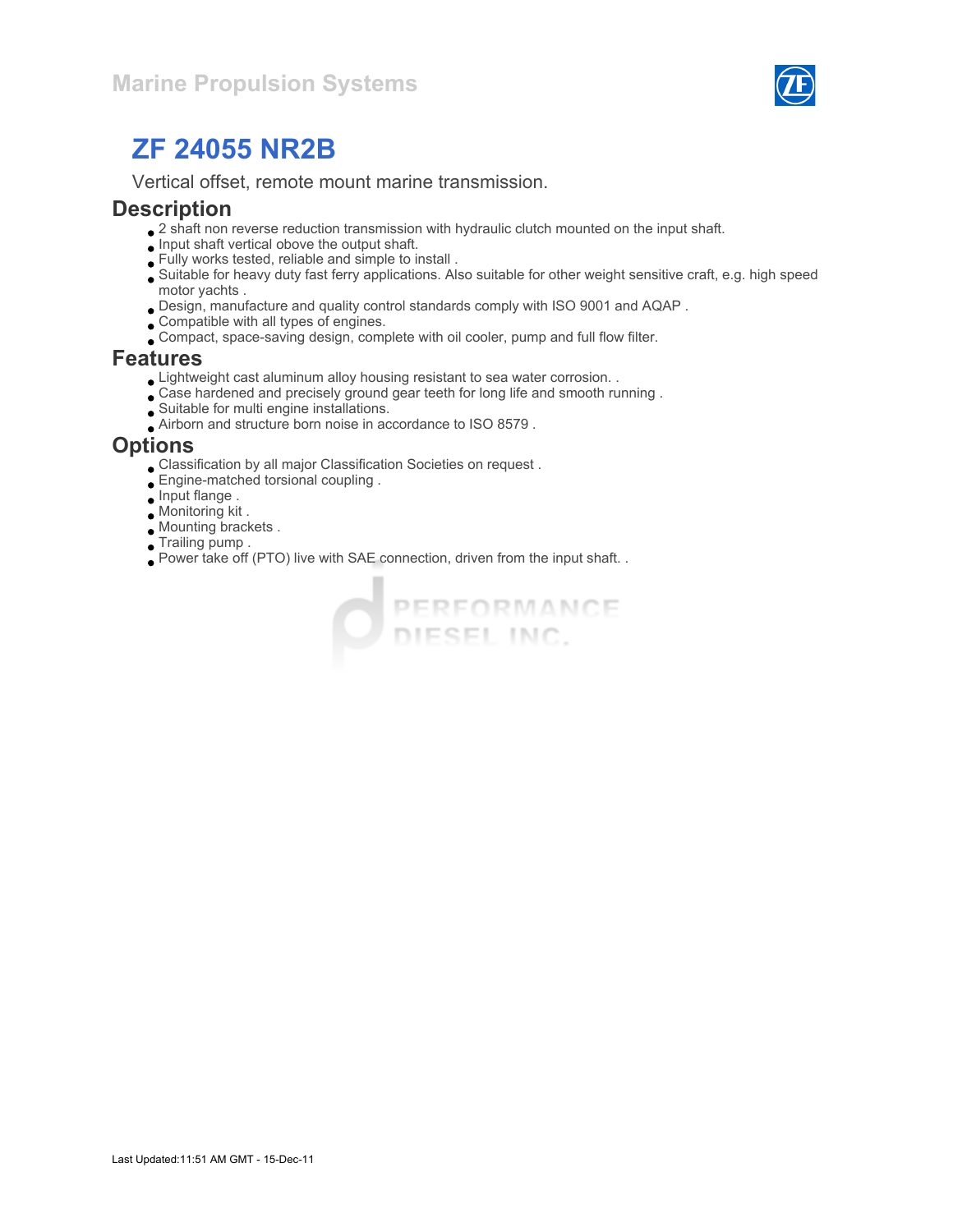Ratings

## Light Duty

| <b>RATIOS</b>         |                                                              | <b>MAX. TORQUE POWER/RPM</b><br><b>INPUT POWER CAPACITY</b> |                                                         |                                                        |    |    |          |           |          |          | MAX. |            |
|-----------------------|--------------------------------------------------------------|-------------------------------------------------------------|---------------------------------------------------------|--------------------------------------------------------|----|----|----------|-----------|----------|----------|------|------------|
|                       |                                                              | Nm                                                          | ftlb                                                    | <b>kW</b>                                              | hp | kW | hp       | <b>kW</b> | hp       | kW       | hp   | <b>RPM</b> |
|                       |                                                              |                                                             |                                                         |                                                        |    |    | 1800 rpm |           | 2000 rpm | 2100 rpm |      |            |
|                       | $\blacksquare$ 1.514*, 2.032, 2.577, 2.760*,<br>3.043, 3.476 | 23400                                                       | 17259  2.4503 3.2859 4410  5915  4901  6572  5146  6900 |                                                        |    |    |          |           |          |          |      | 2300       |
| $\blacksquare$ 3.700* |                                                              | 22285                                                       |                                                         | 16437 2.3335 3.1293 4200 5633 4667 6259 4900 6571 2300 |    |    |          |           |          |          |      |            |
| $\sqrt{2}$ 3.947*     | $\ddotsc$ $\ddotsc$ $\ddotsc$ $\ddotsc$                      | 21170                                                       |                                                         | 15614 2.2168 2.9727 3990 5351 4434 5945 4655 6243      |    |    |          |           |          |          |      | 2300       |

\* Special Order Ratio.

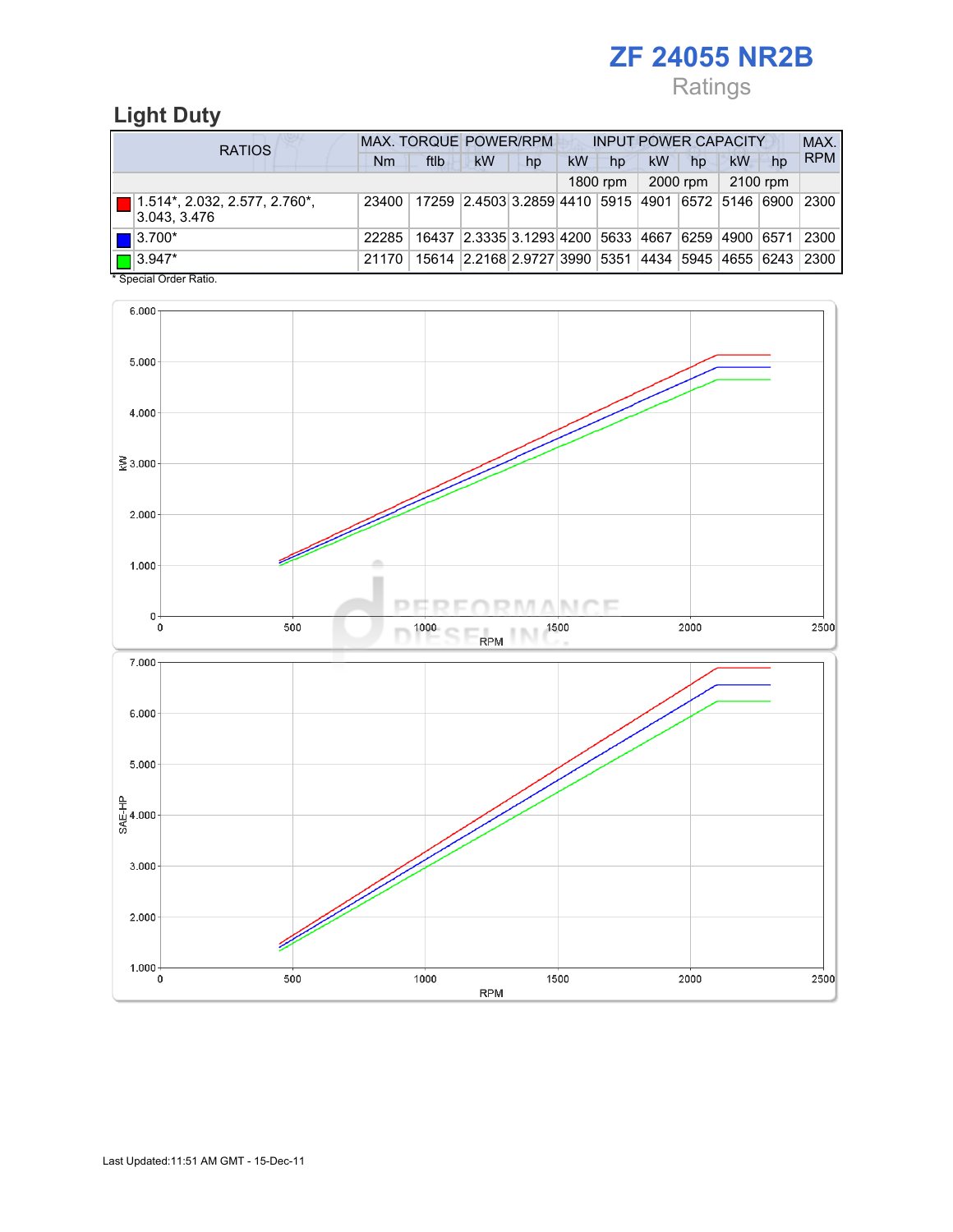## Ratings

## Medium Duty

| <b>RATIOS</b>                                        | MAX. TORQUE POWER/RPM<br><b>INPUT POWER CAPACITY</b> |      |                                                                   |    |    |          |    |          |          |    | MAX.       |
|------------------------------------------------------|------------------------------------------------------|------|-------------------------------------------------------------------|----|----|----------|----|----------|----------|----|------------|
|                                                      | Nm                                                   | ftlb | <b>kW</b>                                                         | hp | kW | hp       | kW | hp       | kW       | hp | <b>RPM</b> |
|                                                      |                                                      |      |                                                                   |    |    | 1600 rpm |    | 1800 rpm | 2000 rpm |    |            |
| $\Box$ 1.514*, 2.032, 2.577, 2.760*,<br>3.043, 3.476 | 19807                                                |      | 14609 2.0740 2.7813 3318 4450 3733 5006 4148 5563                 |    |    |          |    |          |          |    | 2300       |
| $\blacksquare$ 3.700*                                | 18863                                                |      | 13913 1.9752 2.6488 3160 4238 3555 4768 3950 5298 2300            |    |    |          |    |          |          |    |            |
| $\Box$ 3.947*<br>$*$ Consider Codes Definition       | 17920                                                |      | 13217   1.8764   2.5163   3002   4026   3378   4529   3753   5033 |    |    |          |    |          |          |    | 2300       |

Special Order Ratio.

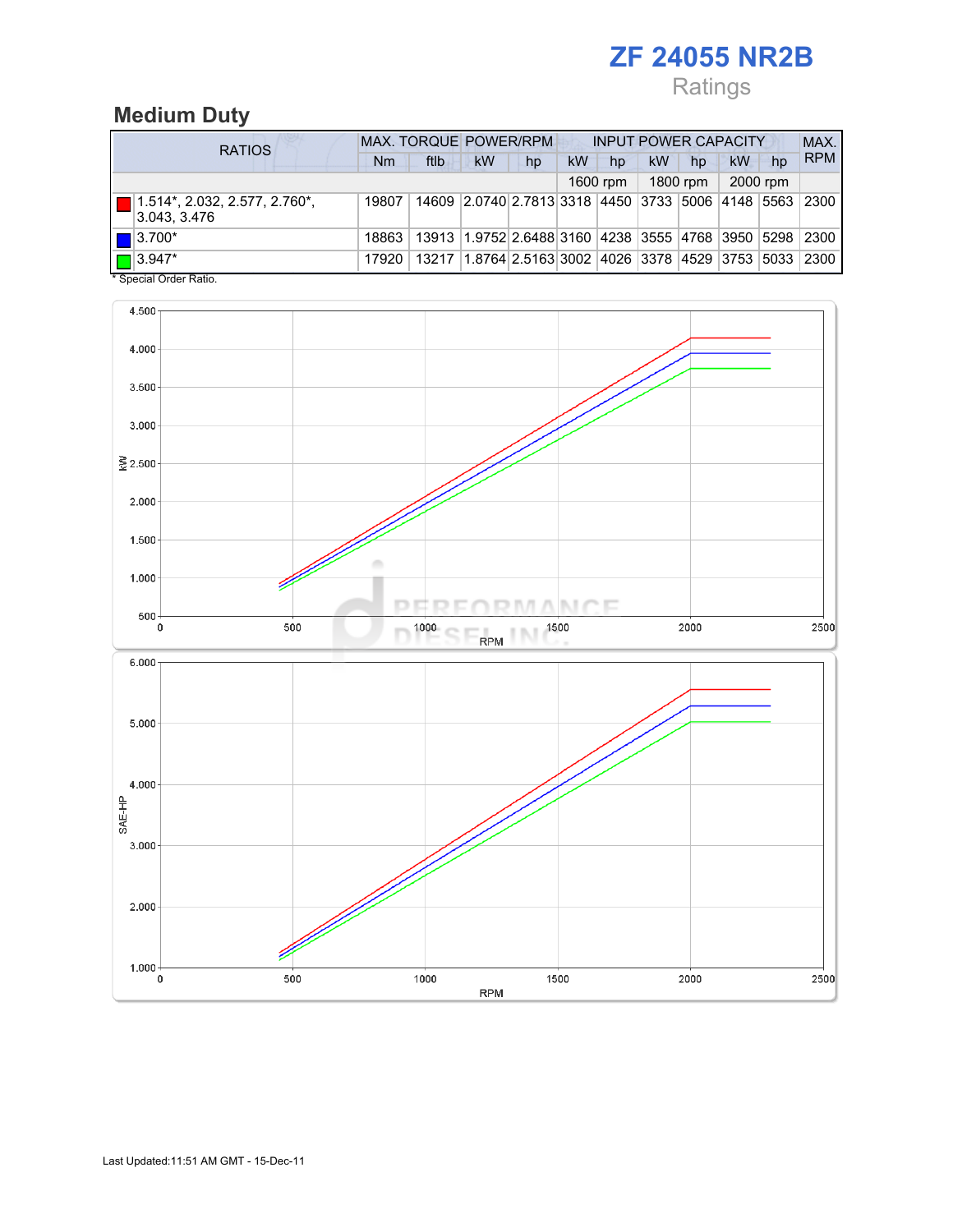# Ratings

## Continuous Duty

| <b>RATIOS</b>                                        |       | MAX. TORQUE POWER/RPM                                                            |                                                         |    | <b>INPUT POWER CAPACITY</b> |          |    |          |    |          | MAX.       |
|------------------------------------------------------|-------|----------------------------------------------------------------------------------|---------------------------------------------------------|----|-----------------------------|----------|----|----------|----|----------|------------|
|                                                      | Nm    | ftlb                                                                             | <b>kW</b>                                               | hp | kW                          | hp       | kW | hp       | kW | hp       | <b>RPM</b> |
|                                                      |       |                                                                                  |                                                         |    |                             | 1200 rpm |    | 1600 rpm |    | 1800 rpm |            |
| $\Box$ 1.514*, 2.032, 2.577, 2.760*,<br>3.043, 3.476 | 15661 | 11551                                                                            | 1.6399 2.1991 1968  2639  2624  3519  2952  3958   1800 |    |                             |          |    |          |    |          |            |
| $\blacksquare$ 3.700*                                |       | 14915   11001   1.5618   2.0944   1874   2513   2499   3351   2811   3770   1800 |                                                         |    |                             |          |    |          |    |          |            |
| $\Box$ 3.947*<br>$*$ Consider Order Detter           | 14169 | 10451                                                                            | 1.4837 1.9896 1780  2388  2374  3183  2671  3581        |    |                             |          |    |          |    |          | 1800       |

Special Order Ratio.

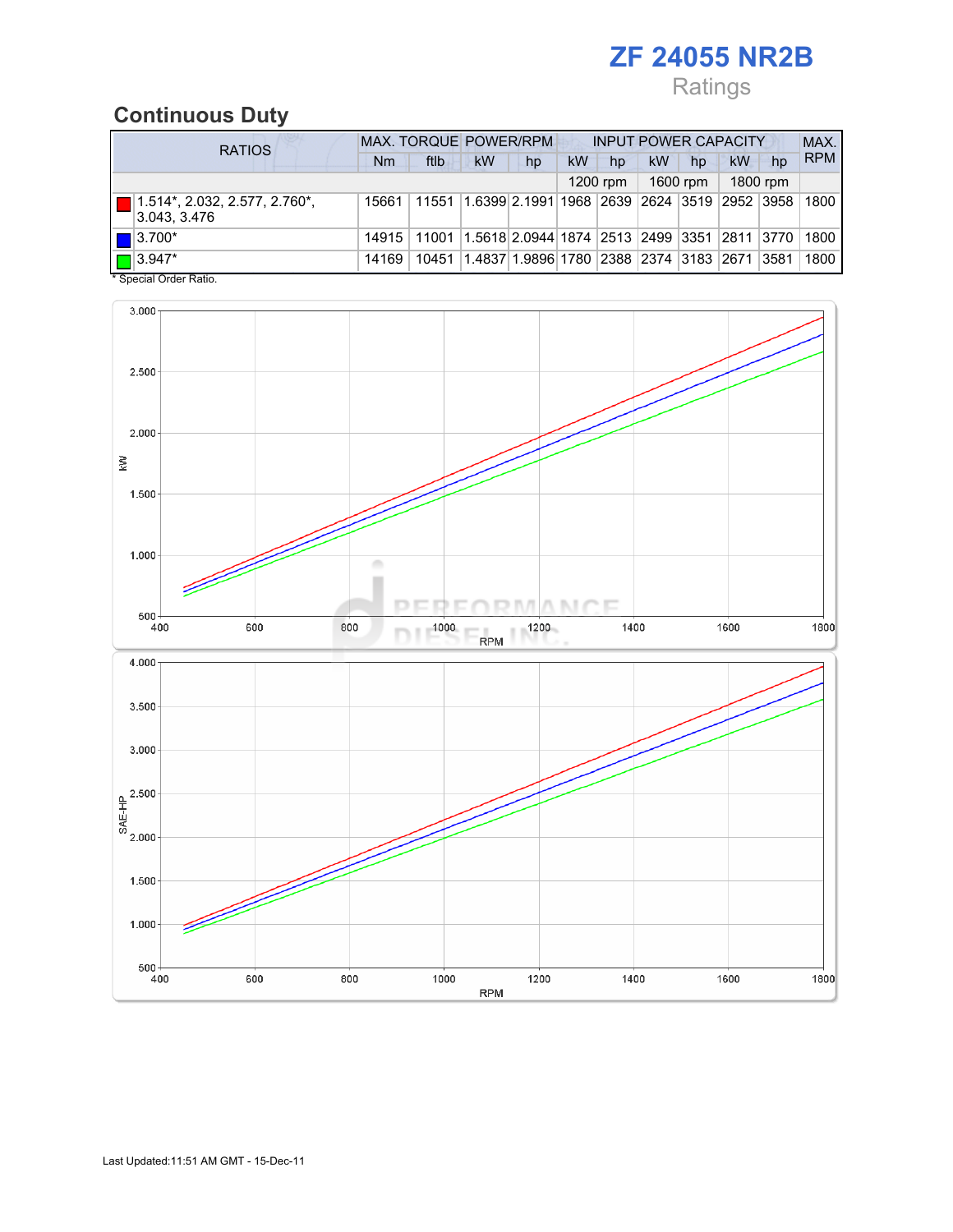ZF 24055 NR2B **Dimensions** 



| mm (inches) |            |                |                |             |                            |            |                |  |  |
|-------------|------------|----------------|----------------|-------------|----------------------------|------------|----------------|--|--|
| A           | B1         | B2             | H <sub>1</sub> | H2          |                            | L1         | L <sub>2</sub> |  |  |
| 475 (18.7)  | 455 (17.9) | 455 (17.9)     | 480 (18.9)     | 1,072(42.2) | 1,032(40.6)                | 750 (29.5) | 480 (18.9)     |  |  |
|             |            | Weight kg (lb) |                |             | Oil Capacity Litre (US qt) |            |                |  |  |
|             |            | 1,630 (3,586)  |                |             | 75.0 (80.0)                |            |                |  |  |

#### Output Coupling Dimensions Е

|  |  |  |                       |  |  | <b>Bolt Holes</b> |                                                  |      |  |  |
|--|--|--|-----------------------|--|--|-------------------|--------------------------------------------------|------|--|--|
|  |  |  |                       |  |  | No.               | Diameter (E)                                     |      |  |  |
|  |  |  | Imm in mm in mm in mm |  |  |                   | mm                                               |      |  |  |
|  |  |  |                       |  |  |                   | $ 435 $ 17.1 385 15.2 330 13.0 46.0 1.81 20 30.4 | 1.20 |  |  |